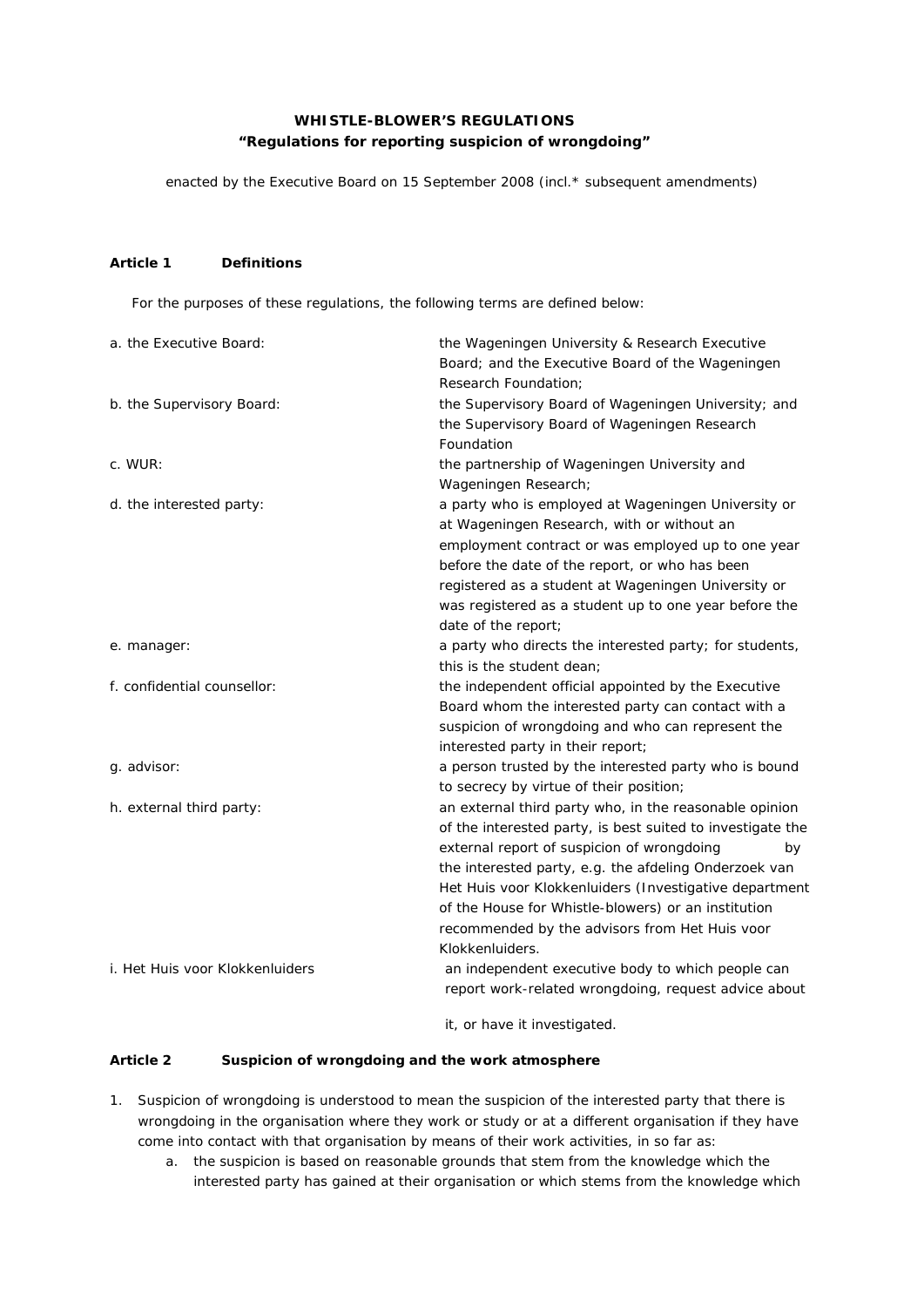the interested party has acquired by means of their work activities at a different company or organisation, and

- b. social interest is at stake during
	- a (potential) criminal offence:
	- a (potential) gross violation of regulations or policies;
	- a danger to public health, safety or the environment;
	- a (threat of) deliberate misinformation of public bodies; or
	- a (threat of) deliberate withholding, destruction, or manipulation of information about these facts;
	- a (threat of) misuse of government funds.
- 2. A suspicion of wrongdoing is not understood to be a suspicion of an academic integrity violation. In that instance, the complaint procedure for academic integrity applies.
- 3. This regulation is not intended for:
	- a. reporting personal, interested party complaints regarding their personal issues relating to their work or studies;
	- b. reporting conscientious objections relating to performing normal business activities and/or participation in education on the basis of the interested party's registration;
	- c. expressing criticism of policy choices made by or on behalf of the employer/the institutional board.

## **Article 3 Reporting procedure**

1. a. Unless there is evidence of a situation as specified in Article 5 paragraph 1, the interested party reports a suspicion of wrongdoing to their manager or, if they do not consider that to be desirable, to the confidential counsellor. Reporting to the confidential counsellor can also be done in addition to reporting to their manager.

b. The interested party can request that the manager or confidential counsellor not reveal their identity to the Executive Board.

- 2. The manager or confidential counsellor specified in the first paragraph shall personally see to it that the president of the Executive Board is immediately informed of the reported suspicion of wrongdoing by means of a written statement as well as of the date on which the report was received.
- 3. The president of the Executive Board shall send the interested party who has reported their suspicion of wrongdoing a confirmation of receipt in which the reported suspicion of wrongdoing and the date of receipt is included. If the Executive Board is of the opinion that the report does not fall under the regulations or if the Executive Board decides not to handle the report for a different reason, it shall notify the interested party of this as well as of its motivations for it in writing.
- 4. The Executive Board shall notify the Supervisory Board of the report made.
- 5. As a result of the report of a suspicion of wrongdoing which is pending process, the Executive Board shall immediately launch an investigation.
- 6. Prior to and during the report, the interested party can consult an advisor, confidential counsellor, or advisory department of *Het Huis voor Klokkenluiders* confidentially.
- 7. A report does not affect the statutory obligation for filing a report for a criminal offence.
- 8. If the suspicion of wrongdoing concerns a member of the Executive Board, the report shall be made to the president of the Supervisory Board, who shall follow the procedure as described in these regulations.

### **Article 4 Executive Board's Position**

1. Within eight weeks of the time that the internal report was made, the interested party shall be informed by or on behalf of the president of the Executive Board in writing of its position regarding the reported suspicion of wrongdoing, wherein the steps to which the report has led to shall also be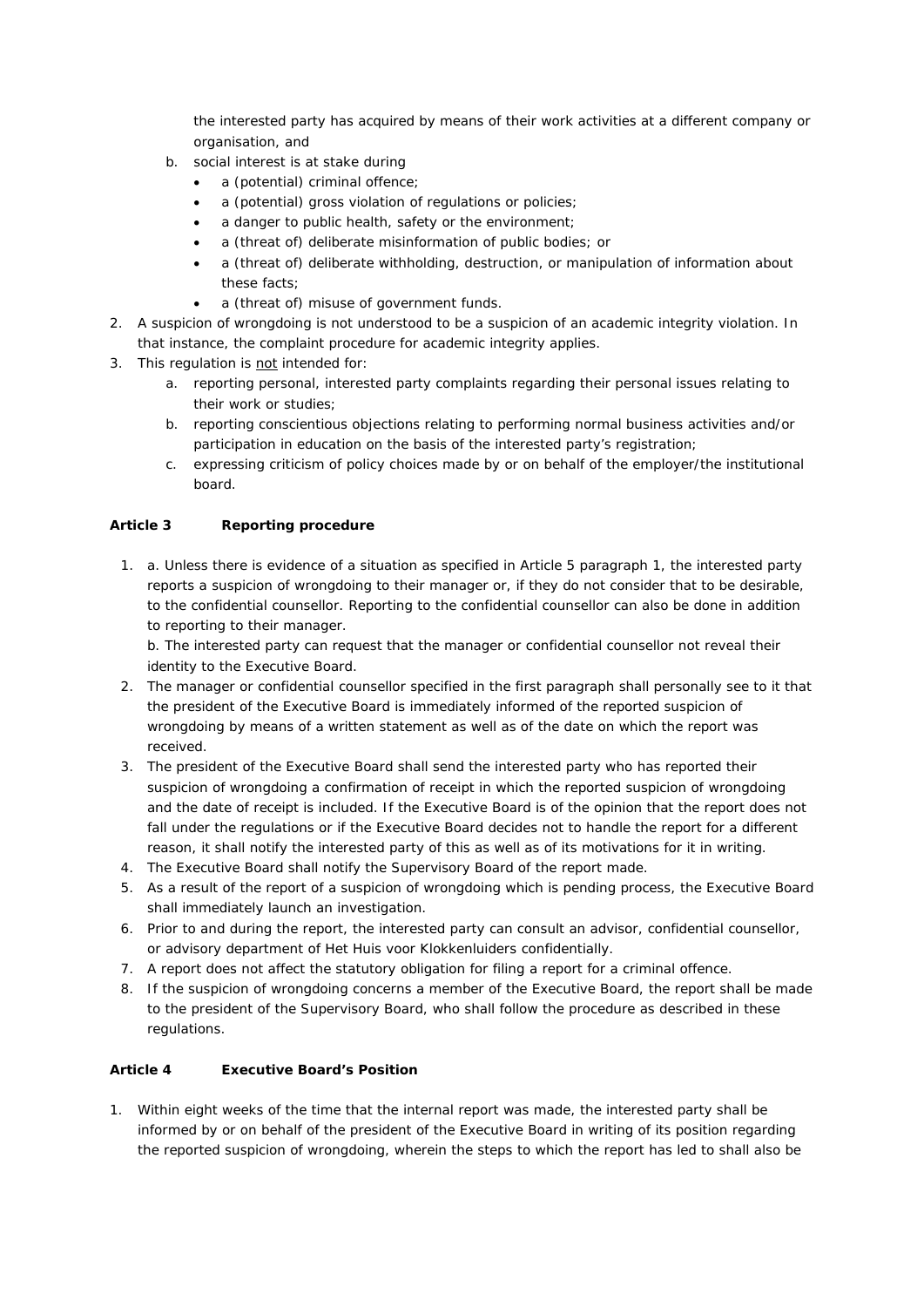listed. In the case of a rightful report, the costs incurred for legal assistance by the interested party shall be reimbursed within reason.

2. If the position of the Executive Board cannot be provided within eight weeks, the interested party shall be notified of this by or on behalf of the president of the Executive Board and informed of the period within which they can expect to learn of this position.

## **Article 5 Reporting to an external party (e.g.** *Het Huis voor Klokkenluiders***)**

- 1. The interested party can report a suspicion of wrongdoing to an external third party only if or as soon as there is evidence of a situation in which:
	- they have not learned of any position within the required period, as specified in Article  $4$ ;
	- the period, specified in the second paragraph of Article 4, is unreasonably long in light of the circumstances and the interested party has lodged a complaint about it;
	- they do not agree with the position as specified in Article  $4$ ;
	- they have reasonable cause to fear backlash as a consequence of the internal report;
	- there is threat of imminent danger, wherein serious and urgent social interest immediately requires external reporting;
	- a legal requirement to or authorisation for direct external reporting exists;
	- a clear threat of fraud or destruction of documents of proof exists.
- 2. Before the interested party requests an investigation from a third party, they shall report their intention in writing to the president of the Supervisory Board. The president of the Supervisory Board can act on its own authority as a result of this communication. Three work days after the written communication, the interested party can request an investigation from an external third party. If the nature of the situation prevents the president of the Supervisory Board from being informed in advance, the interested party shall report to them as soon as possible after they have contacted a third party.

#### **Article 6 Investigation by the third party**

- 1. The external third party shall confirm receipt of a report of suspicion of wrongdoing to the interested party who has reported this suspicion and to the Executive Board.
- 2. If the external third party initiates an investigation, they are authorised to acquire all necessary information from any employees, students, or organisational bodies at Wageningen UR for this purpose as well as from third parties if desired. They can also request all documents and correspondence containing information deemed of interest for assessing the report.
- 3. If the content of certain information provided by or on behalf of the Executive Board must be viewed exclusively by the external third party due to its confidential nature, the external third party shall be notified of this. The external third party must protect information of a confidential nature from being accessed by unauthorised parties.

#### **Article 7 Recommendation of the external third party**

- 1. The external third party shall indicate the period in which their recommendation can be expected.
- 2. The external third party shall produce a recommendation for the Executive Board containing its findings regarding the report of a suspicion of wrongdoing and shall send a copy of this recommendation to the party involved, acting in accordance with the potential confidential nature of the information provided to the committee.
- 3. The recommendation shall be created in an anonymous format and in accordance with the potential confidential nature of the information provided to the external third party and the legal provisions that apply to the matter shall be made public in a way that the external third party considers fitting, unless serious interests dictate otherwise.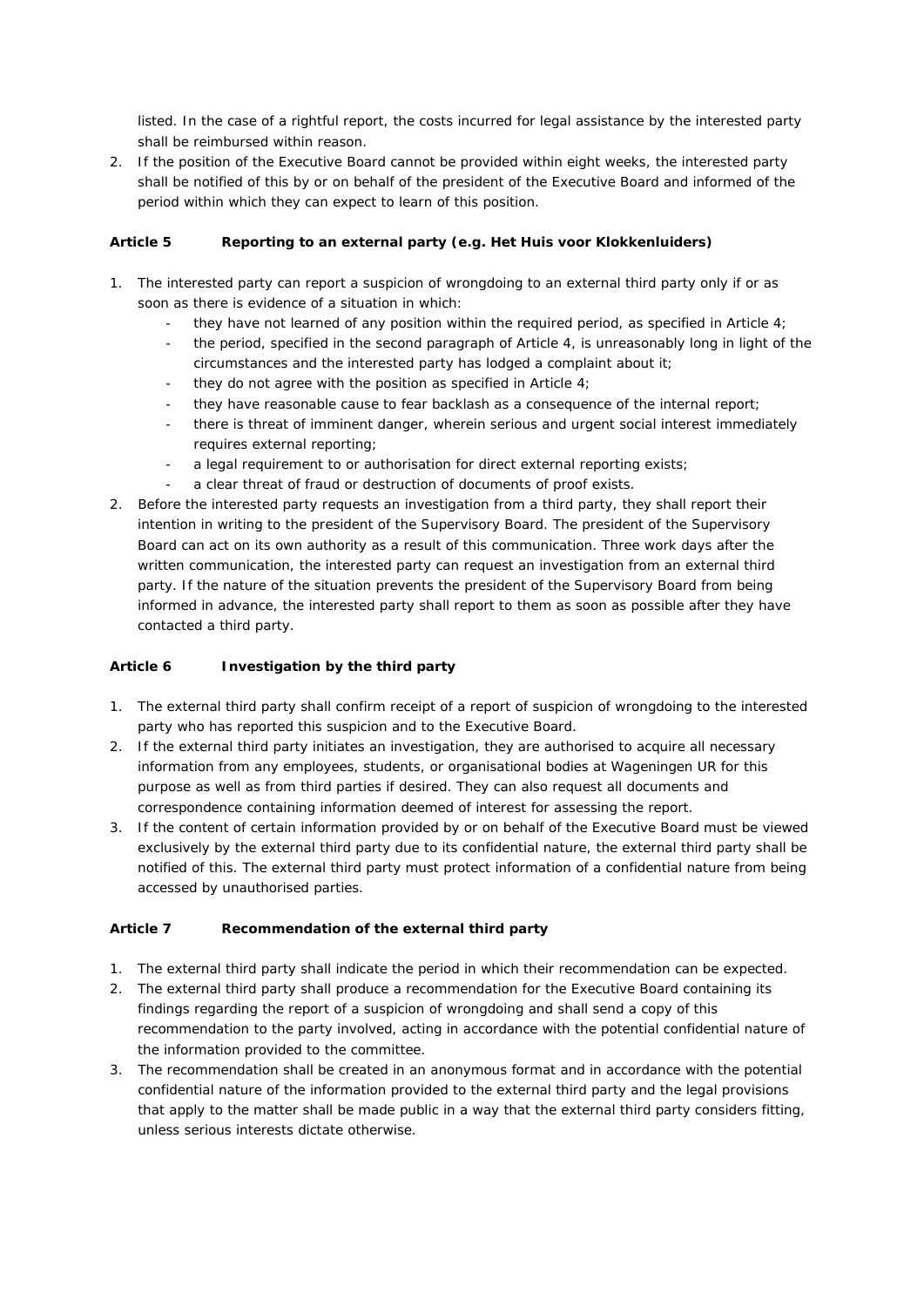## **Article 8 (Modified) position of the Executive Board**

- 1. Within two weeks of receiving the findings from the investigative committee dispatched by the external third party, the Executive Board shall inform the interested party and the aforementioned investigative committee of its (modified) standpoint. In doing so, it shall indicate which steps and/or measures the findings of the investigative committee has led to and a decision shall be made regarding the reimbursement of costs incurred. In the case of a rightful report, the costs incurred for legal assistance by the interested party shall be reimbursed within reason.
- 2. A interested party who has requested that the external third party not reveal their identity shall be notified of the modified standpoint via the aforementioned third party and/or, if applicable, the confidential counsellor or authorised party who acts on behalf of the interested party.
- 3. A (modified) standpoint that deviates from the findings shall be provided with motivations.

## **Article 9 Confidentiality**

- 1. The interested party and the person for whom a suspicion of irregularity was suspected shall treat the report as confidential.
- 2. Unless these regulations state otherwise, no information may be provided to third parties within or outside WUR without consent from the president of the Executive Board or the Supervisory Board. When providing information, the name of the interested party shall not be mentioned in so far as that is reasonably possible and any information shall be provided in such a way that the anonymity of the interested party is preserved as much as possible.
- 3. The confidentiality clause in accordance with the collective labour agreement does not apply to the interested party who makes an internal report to their manager, confidential counsellor, counsellor, the Supervisory Board, or an external third party, thereby meeting the applicable conditions set in these regulations.

## **Article 10 Legal protection**

- 1. A interested party who reports a suspicion of wrongdoing in accordance with the provisions in these regulations shall in no way suffer negative countermeasures as a consequence of making the report.
- 2. The confidential counsellor, manager, or any advisor in the service of the employer and the employee or student who is heard via documents or other communications provided to the investigation shall in no way suffer negative countermeasures as a consequence of acting in accordance with these regulations.
- 3. In all cases, negative countermeasures are understood to mean measures such as:
	- a. dismissal other than upon their own request;
	- b. the interim termination of or refusal to renew a temporary employment contract;
	- c. not converting a temporary employment contract into a permanent employment contract;
	- d. taking a disciplinary measure;
	- e. forced placement into another position;
	- f. withholding a salary increase, performance-based bonuses, or reimbursement;
	- g. withholding the opportunity to be promoted;
	- h. rejecting a leave request;
	- i. cancelling or rejecting student registration/rejection from a degree programme or educational unit;
	- j. suspension or other disciplinary measures taken which result in the interested party being limited or unable to participate in education or take exams.
- 4. If the Executive Board takes a negative countermeasure after a report has been made or a management council or manager does so on its behalf, it must provide its motivation for why it considers this measure necessary and this measure must not be connected with the appropriate report of a suspicion of wrongdoing made in good faith.